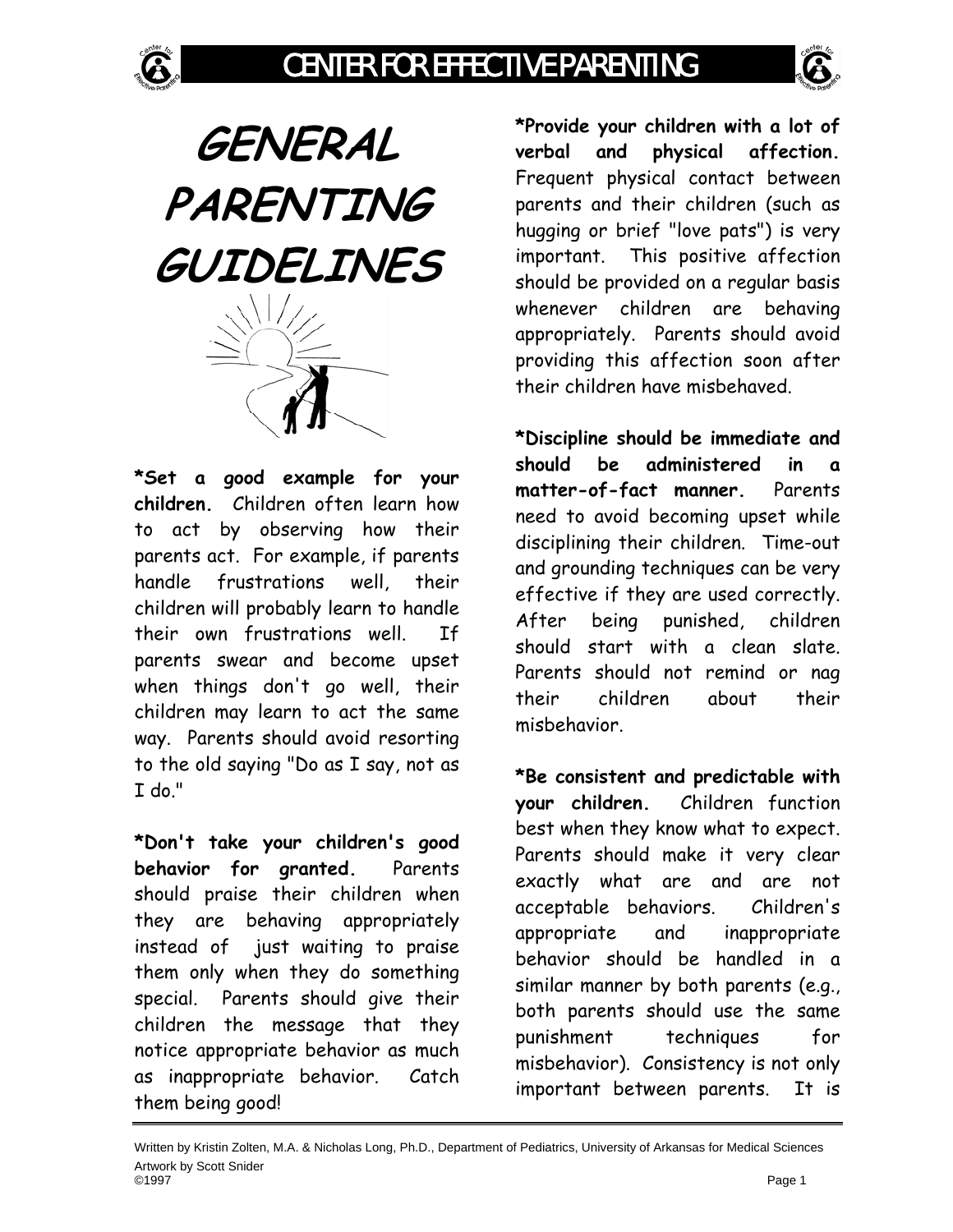also important from day-to-day for individual parents. Parental management of children's behavior from one day to another should not vary according to parental mood. Rather, it should always be based on their children's behavior.

**\*How directions are given to children can have an effect on whether or not the children will follow them.** Parents should make eye contact with their children before giving a direction. Yelling directions from another room is often not very successful. Directions should be given in a very specific and concise manner. Parents should avoid giving vague directions such as "Be good." A parent's idea of being good and their children's idea of being good may be very different. Parents should praise their children when they follow directions. They should also be prepared to enforce directions their children do not follow. If parents do not enforce directions, children learn that their parents don't mean what they say. Parents should avoid giving more than one warning following a direction.

**\*Make rules clear and specific.** Parents should avoid making rules that they cannot or may not enforce. Enforcement of rules should be as matter-of-fact as possible. The

penalty for breaking rules should be stated in advance. When a rule is broken, children should be appropriately punished (e.g., time-out).

**\*Let your children help with as many everyday tasks as possible.** Most children enjoy spending time helping their parents, and it can also be a good learning experience. With younger children, "helping" may involve pretend work in the same area.

**\*Closely monitor your children.** For younger children, parents should praise them when they are behaving. Parents should avoid the trap of not wanting to disturb children while they are behaving. Parents should make sure they know where their children are and what they are doing.

**\*Avoid lecturing, nagging, yelling, and screaming to manage your children's behavior.** These approaches are typically not effective and often make problems worse.



Center for Effective Parenting Little Rock Center: (501) 364-7580 NW Arkansas Center: (479) 751-6166

**www.parenting-ed.org**